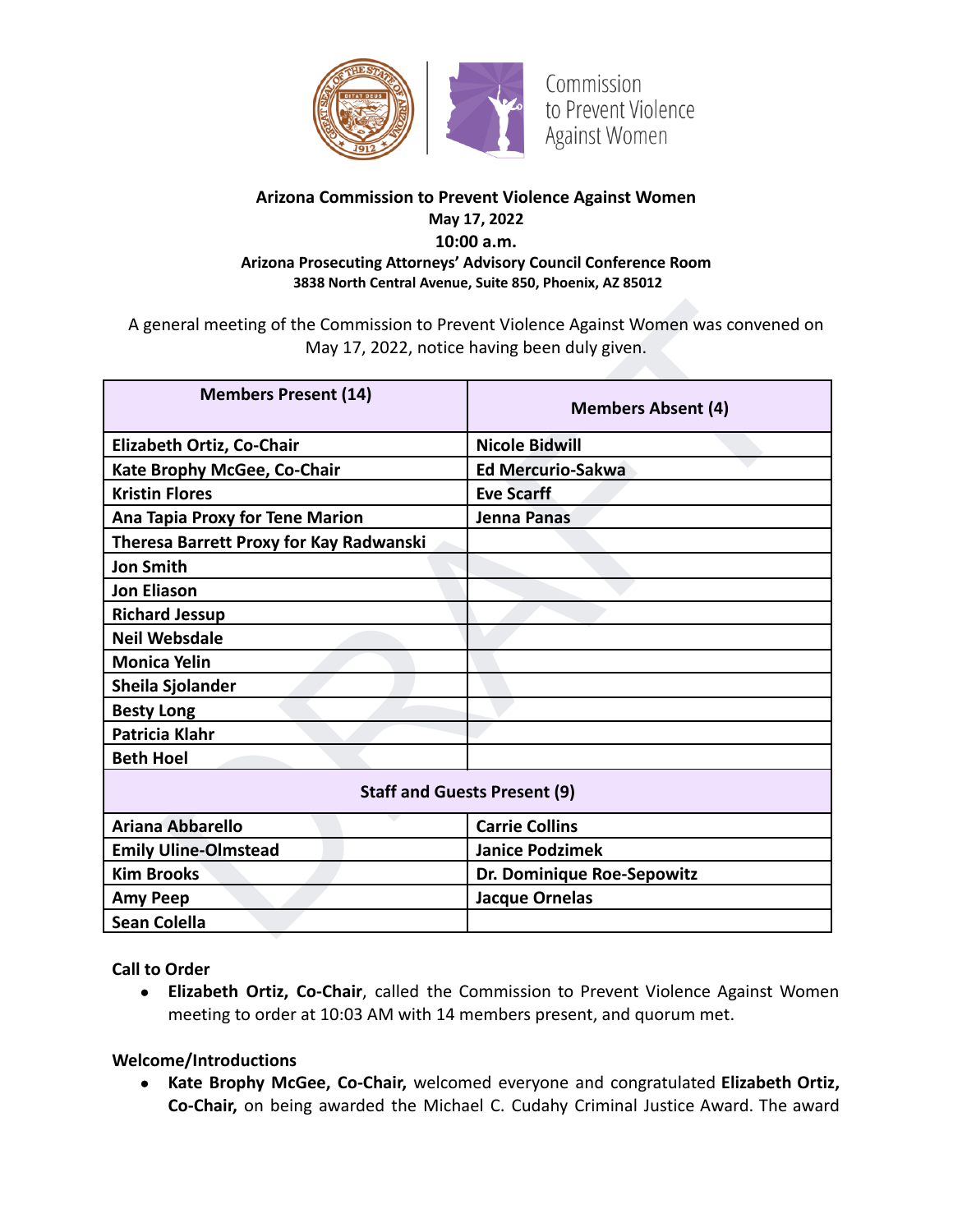recognizes criminal law prosecutors for their work in advancing principles of criminal justice by representing the public's interest with integrity, fairness, tenacity, creativity, brilliance, and above all, professionalism.

- **● Elizabeth Ortiz, Co-Chair,** thanked the individuals who assisted with letters of support, including **Kate Brophy McGee, Co-Chair**.
- **● Kate Brophy McGee, Co-Chair,** conducted the roll call.

## **Approval of Minutes**

- **Elizabeth Ortiz, Co-Chair,** requested a review of the **February 15, 2022,** meeting minutes.
	- **Kirstin Flores** motioned to accept the **February 15, 2022** minutes as amended. **Jon Eliason** seconded the motion. The motion passed with no dissenting votes.

# **Brain Injury Alliance of Arizona: Interpersonal Violence Program**

- **Kate Brophy McGee, Co-Chair,** introduced **Carrie Collins and Janice Podzimek** to present the Brain Injury Alliance of Arizona (BIAA) program on Interpersonal Violence Program.
- **Elizabeth Ortiz, Co-Chair,** requested a review of the **February 15, 2022**, meeting<br>
minutes.<br>
Minity alliance of Arizona: Interpersonal Violence Program<br> **Elizabeth Program Elizabeth Elizabeth Elizabeth Elizabeth Elizabet ● Janice Podzimek** introduced the Brain Injury Alliance of Arizona and her unique interactions with individuals who have experienced labor trafficking and domestic violence. **Ms. Podzimek** explained that individuals with histories in these areas experience trauma that occurs on a continuum that may not be easily identifiable to professionals. This includes having brain injuries that can be misunderstood or present in a way that professionals might not quite understand.
- **Ms. Podzimek** explained that the individuals she works with have cognitive and physical impairments, and these individuals experience stigma, shame and distrust of working with professionals. **Ms. Podzimek** explained that these negative experiences could be instigated by an inability to prepare for escape and communicate what they need and require effectively.
- **Ms. Podzimek** addressed the importance of providing customized safety plans to meet their needs and environment working with individuals with brain injuries.
- **Ms. Podzimek** advised that the Brain Injury Alliance created her position through the opioid response grant. After the pandemic, there was an increase in domestic violence and trafficking, and with **Ms. Podzimek's** position, she can provide resources and work with this vulnerable population.
- **● Ms. Podzimek** addressed the impacts of coronavirus-19 on survivors and the disease outcome of brain injury. Individuals with brain injury struggle to follow through due to brain fog and remembering when and where they are supposed to go, sharing that her role is to assist these individuals with court dates, medical appointments, and working with various professionals.
- **● Carrie Collins** stated that individuals with brain injuries are at higher risk of trafficking due to missing social cues which would be more likely to keep them safe in trafficking situations. **Ms. Collins** explained that teens, after brain injury even if short-term impairment, often have to change their routines, find new friends, or have difficult times adapting. These factors lead individuals to face a higher risk of being trafficked or unsafe situations.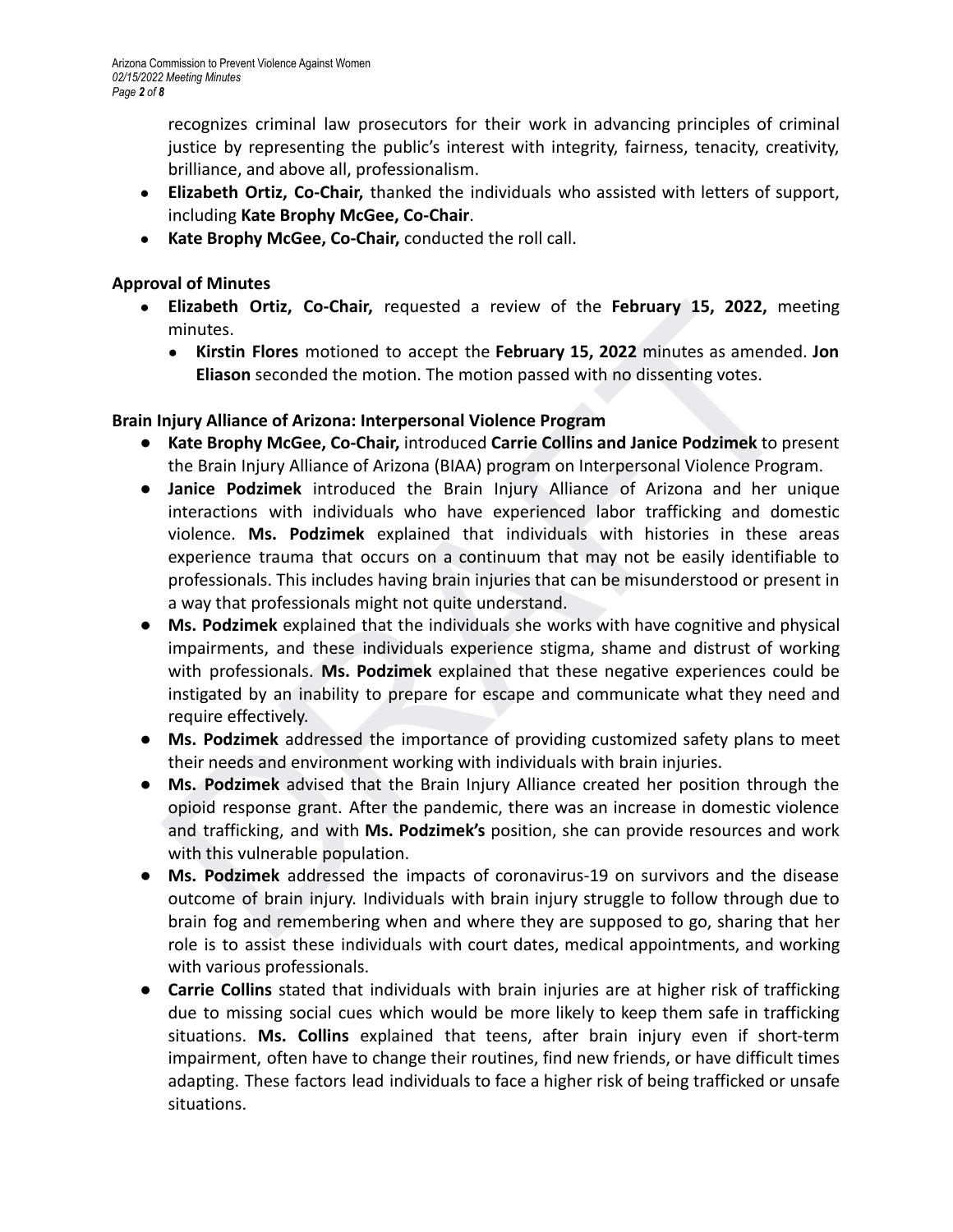- **● Carrie Collins** shared outcomes of a study from Ohio State University finding that teens understand they have brain injuries and delayed cognitive function resulting in actively take stimulants and narcotics to compensate and which can lead to addiction.
- **Kate Brophy McGee, Co-Chair,** thanked **Ms. Collins** and **Ms. Podzimek** for their presentation and thanked the Brain Injury Alliance of Arizona team for all their hard work with victims of interpersonal violence. **Ms. Brophy McGee** solicited questions from the Commissioners.
- violence within the legislature that often addressed the symptoms of brain injury but<br>not addressing he root case of domestic violence. **Kate Brophy McGee,** Co-Chair,<br>asked were the presenters on the awareness schedule wit **● Kate Brophy McGee, Co-Chair,** reflected on prior conversations around domestic violence within the legislature that often addressed the symptoms of brain injury but not addressing the root cause of domestic violence. **Kate Brophy McGee, Co-Chair,** asked were the presenters on the awareness schedule with the state policymakers and if they are raising awareness amongst our state policymakers. **Ms. Collins** answered there is a lot of work to do in the state and nationally. The state does not collect information on non-traumatic brain injuries. Due to this, there is less awareness of these types of injuries. **Ms. Collins** continued that the BIAA is attempting to pilot a program in Mesa Schools to address brain injuries in youth and catch cognitive and learning challenges early. This early intervention can limit behavioral issues and reduce the likelihood of involvement with the criminal justice system due to these issues.
- **Kate Brophy McGee, Co-Chair** asked to address the policy pieces that help the Brain Injury Alliance the most and the policy pieces they believe are missing. **Ms. Collins** responded that one of the struggles is funding, the trust fund that the Brain Injury Alliance receives money from has been stagnant since 2008.
- **Carrie Collins** continued discussing data collection as an area of improvement. **Ms. Collins** explained that discharge data is released to the Brain Injury Alliance in other states, like Colorado. States like Minnisota received hospital data before individuals were unsuccessful in other systems such as the healthcare, judicial or school systems. **Ms. Collins** emphasized getting individuals sooner to help them understand and navigate brain injury.
- **Carrie Collins** added that the Brain Injury Alliance of Arizona has had wins, including being the only state in the country that has every congressional official as part of the congressional brain injury task force.
- **Monica Yelin** asked if they could elaborate on these cases to inform the public what the alliance does specifically regarding domestic survival. **Janice Podzimek** explained that individuals need assistance with attending court for divorce and have contacted the Alliance with needed aid for transportation.
- **● Carrie Collins** noted that during COVID-19, individuals had to manage different meetings on different platforms and maintain their cell phones. **Ms. Collins** shared that one client did not have her own cell phone; a former abusive partner held her phone plan and needed a cell phone for Wi-Fi for telehealth. The Brain Injury Alliance of Arizona was able to pay for her phone to support her telehealth visits.
- **● Neil Websdale** shared with the presenters examples of cases being discussed at the family advocacy center, which involve intimate partner homicide. In these cases, the victim or the perpetrator suffered from neurodegenerative diseases, such as one of the dementias. **Dr. Websdale** addressed that a history of domestic violence and head injury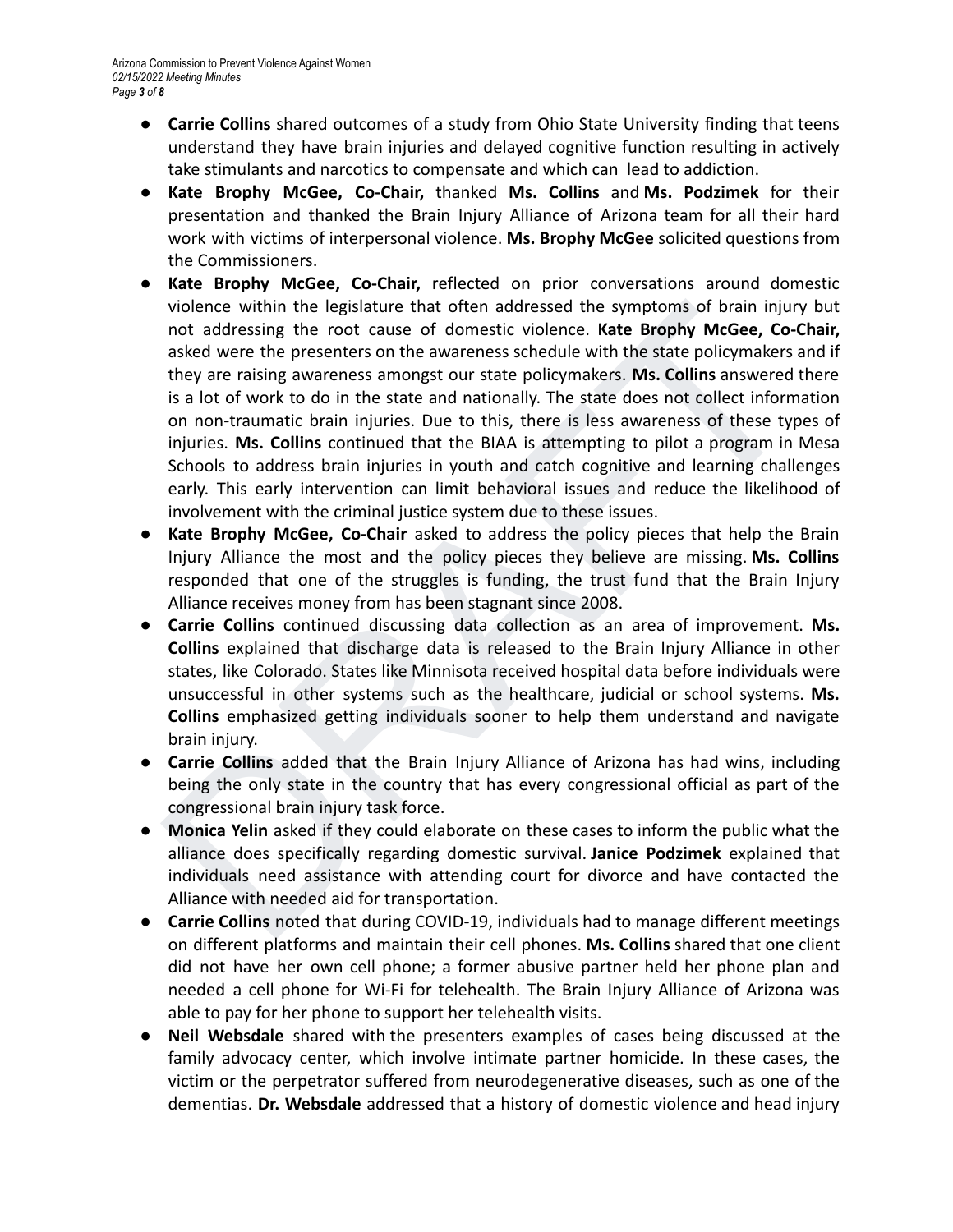can cause brain damage, which may be related to neurocognitive decline. **Dr. Websdale** then asked the presenters if they see dementia cases and clientele that are having challenges with their emotional regulation. **Dr. Websdale** also inquired if there was a way to collaborate or discuss the work they are each doing and the overlap on these topics. **Carrie Collins** agreed that she would like to collaborate and discuss studies and currently works at the Brain Injury Alliance of Arizona, including similarities in work.

- **● Jon Eliason** asked if the Brain Injury Alliance of Arizona was familiar with the work of Dr. Hirsch Handmaker and Dr. Lifshitz at the CACTUS Foundation. **Carrie Collins** responded that she uses Dr. Lifshitz's work in her presentations and that Dr. Hirsch and Dr. Lifshitz are both longtime supporters of the alliance, assisting with translating research into practical applications for families.
- **● Kate Brophy McGee, Co-Chair,** and **Elizabeth Ortiz, Co-Chair,** thanked **Ms. Podzimek** and **Ms. Collins** for their critical work.

### **STIR: Victims of Sex Trafficking**

- that she uses Dr. Lifshitz's work in her presentations and that Dr. Hirsch and Dr. Lifshitz<br>are both longtime supporters of the alliance, assisting with translating research into<br>practical applications for familles.<br>**Kate** ● **Dr. Dominique Roe-Sepowitz** was introduced by **Elizabeth Ortiz, Co-Chair,** to provide a study overview of non-fatal strangulation experiences among victims of sex trafficking in Las Vegas, Nevada. **Elizabeth Ortiz, Co-Chair,** advised the commission of Dr. Roe Sepowitz's broad knowledge and expertise within trafficking research, including teaching with prosecutors, for law enforcement, and working closely with community groups, the Catholic Charities Dignity program, Phoenix Police Department, and the Phoenix prosecutor's office.
- **● Dr. Roe-Sepowitz** started the presentation by advising that Phoenix Starfish Place houses sex-trafficked women and their children. Starfish Place opened four and half years ago and shared that the program has learned about brain injuries and strangulation from the clients they are serving.
- **● Dr. Dominique Roe-Sepowitz** explained the study on non-fatal strangulation among sex trafficking victims was completed in Las Vegas, Nevada, in partnership with Las Vegas Police Department to collect data. The study discovered when victims' initial contact was for domestic violence, protocols were initiated for screening for non-fatal strangulation, but when moved to a sex trafficking case, domestic violence protocols are dropped, explicitly peaking to the strangulation screen.
- **● Dr. Roe Sepowitz** continued with the definition of non-fatal strangulation, which is the external compression of the neck in a way that obstructs or inhibits the airway and blood flow in and out of the head that does not result in the death of the victim. Non-fatal strangulation injuries can include stroke, cardiac arrest, aneurysm, and damage to the structures of the throat. These injuries are perpetrated by numerous means: hands, belts, cords, sitting or standing on someone. **Dr. Roe-Sepowitz** informed the commission that the methods of strangulation are a source of power and control when used in a relationship. Strangulation is a clear demonstration of power over a victim's life; traffickers use violence to keep their victim in the situation, noting that non-fatal strangulations do not often leave visible scars or injuries, and it is difficult to prosecute.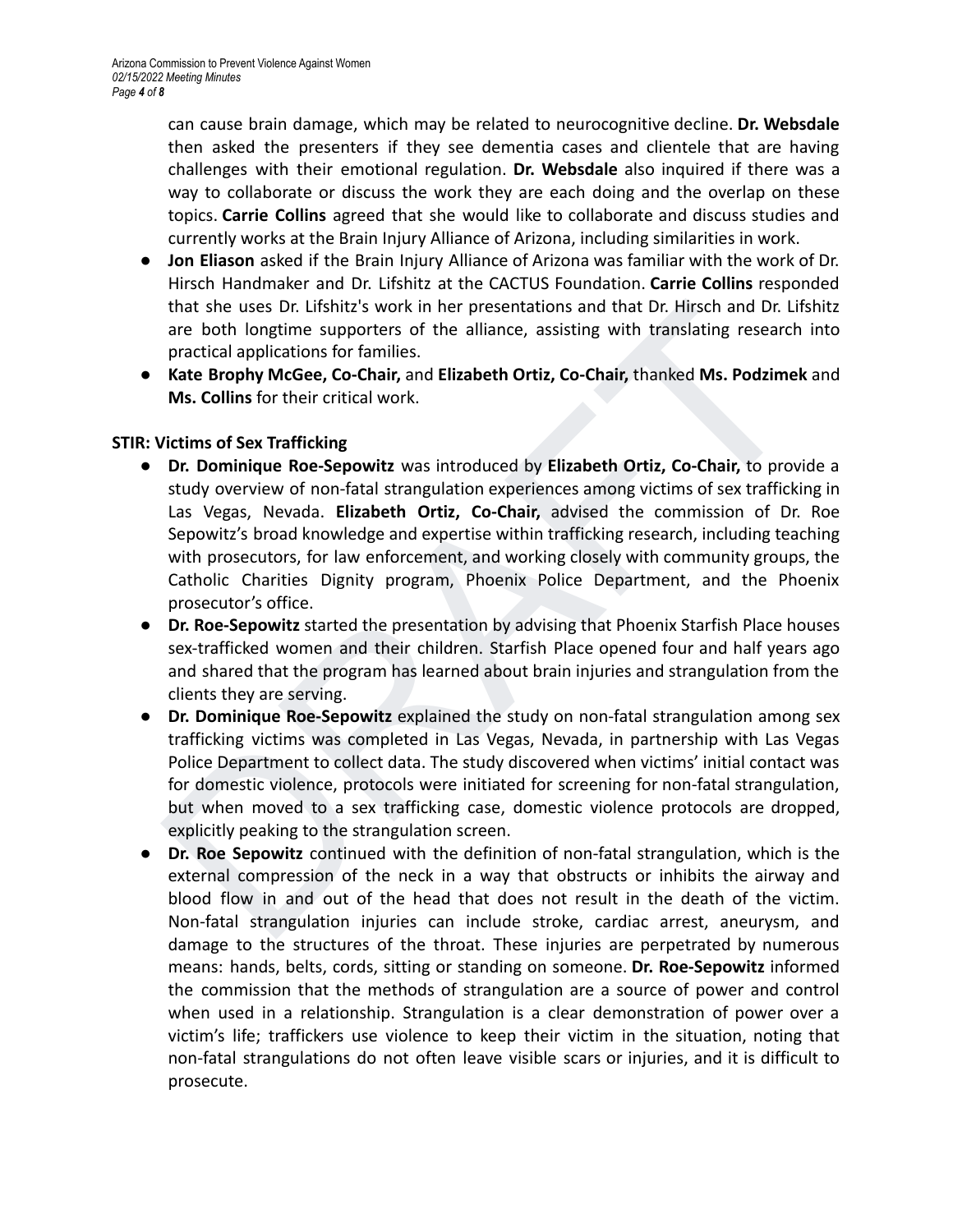- **● Dr. Dominique Roe-Sepowitz** continued with information about the study. The non-fatal strangulation study included 797 cases from 2011 to 2019, including police reports, interviews, evidence reports, and criminal records of the sex traffickers.
- **● Dr. Roe-Sepowitz** reports that one out of 6 sex trafficking cases included non-fatal strangulation by the sex trafficker. At the average age of 24, victims of non-fatal strangulation show to be slightly older than those not reporting strangulation, with victims being 2.8 times more likely to be recruited by their trafficker using romance. The findings included that victims were 3.5 times more likely to be contacted by law enforcement during domestic violence calls than during a vice sting and 3.6 times more likely to report coercive control.
- **Dr. Roe-Sepowtiz** provided recommendations based on the study to promote training with law enforcement, medical staff, and all social services. **Dr. Roe-Sepowitz** advised that continuing to ask victims about non-fatal strangulation is vital.
- **Dr. Dominique Roe-Sepowitz** recommended that the implementation of sex trafficking screening take place when responding to sexual and domestic violence calls and screening for non-fatal strangulation both with law enforcement and health professionals regardless of external physical evidence or not.
- **● Dr. Roe-Sepowitz** concluded the presentation that often, in conversations, there are silos of services for sex trafficking victims and interpersonal, violent relationships, which 95% of the time trafficking victims are in. The goal is to bring together those silos of services for the support of sex trafficking survivors.
- enforcement during domestic violence calls than during a vice sting and 3.6 times more<br>likely to repord coercive control.<br>
Dr. **Roe-Sepowitz** provided recommendations based on the study to promote training<br>
or **Roe-Sepowit ● Neil Websdale** informed **Dr. Roe-Sepowitz** of his work on dementia datasets and homicides. He inquired about the history of non-fatal strangulation and the onset of various dementia, particularly vascular dementia. **Dr. Dominique Roe-Sepowitz** responded that at Starfish Place, changes in behavior are expected for those in a safe place. **Dr. Roe-Sepowitz** noted that the responses awakened the program, and long-term dementia from local brain injuries made sense. At Starfish Place, aging survivors face massive health challenges, including connective tissue and long-term dental and digestive system illnesses.
- **● Dr. Dominique Roe-Sepowitz** invited individuals present to visit Starfish Place, where they offer holistic and diverse services.
- **Elizabeth Ortiz, Co-Chair,** thanked **Dr. Roe-Sepowitz** for the presentation and invitation.

# **Mt. Graham Safe House Program Update**

- **Jacques Ornelas** was introduced by **Kate Brophy McGee, Co-Chair,** to provide a report on the Sexual Assault Services Program in Mt. Graham Safe House (MGSH).
- **● Ms. Ornelas** provided an overview of the history of the Mt. Graham Safe House, sharing that it is a dual shelter for domestic violence and sexual assault. Mt. Graham Safe House serves Graham County, Greenlee County, the San Carlos Apache Nation, and Cochise and Gila County portions.
- **● Ms. Ornelas** provided an overview of the advocacy work provided by Mt. Graham Safe House. MGSH screens victims with the philosophy of believing, respecting, and believing their truth; MGSH provides services to all domestic violence or sexual assault victims. **Ms. Ornelas** explained if individuals do not meet the requirements based on victimization, they are provided referrals to the appropriate services.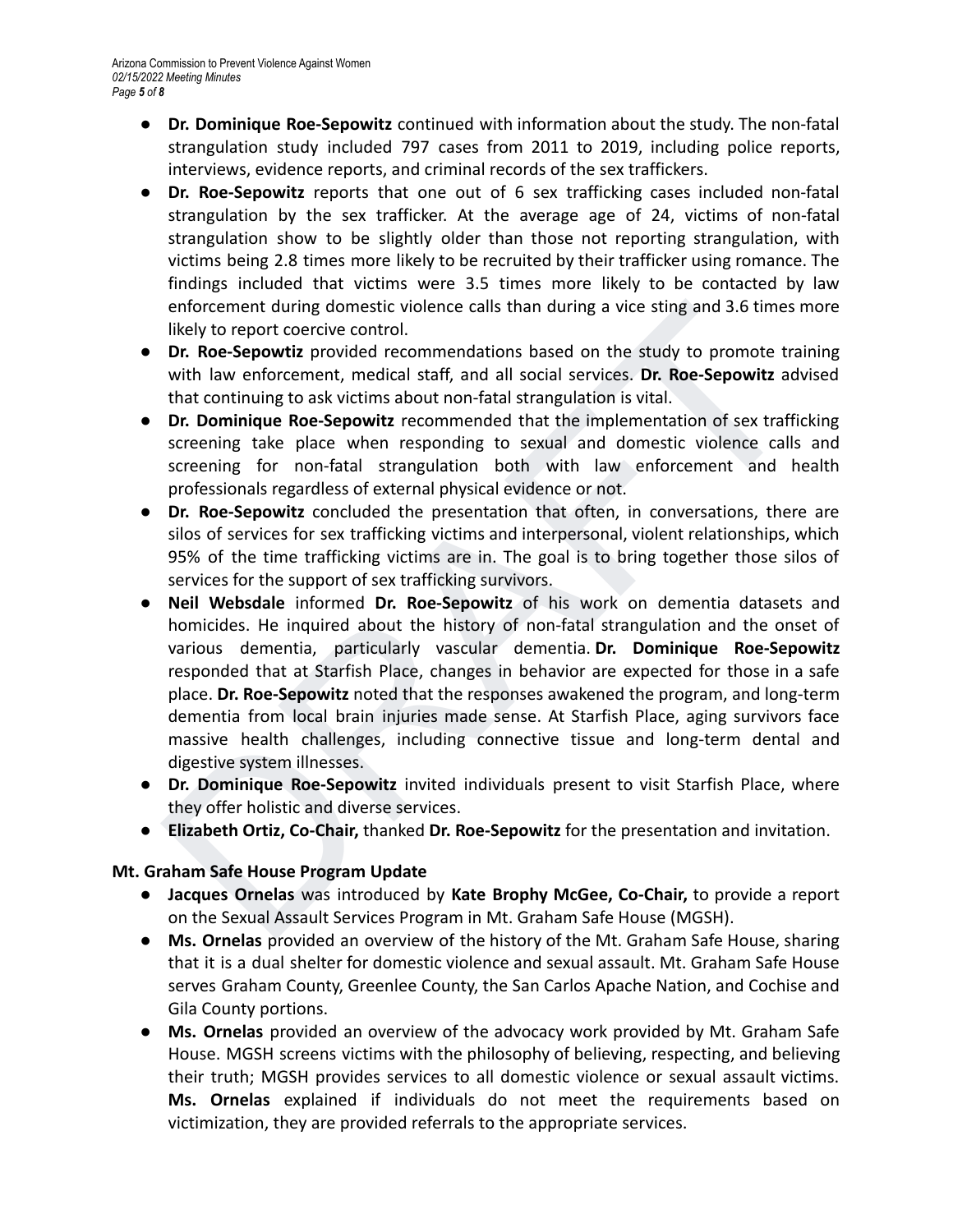- **● Ms. Ornelas** outlined a portion of the services provided by MGCS: safety planning for victims of domestic violence, sexual violence education, and community resources. **Ms. Ornelas** reported that all MGSH services are client-centered and trauma-informed, and designed to be delivered in the least restrictive environment possible.
- **Ms. Ornelas** advised that the program delivers sexual violence awareness brochures and shoe cards to the community, including local bars, motels, county courthouses, probation departments, restaurant bathrooms, hospitals, and medical clinics. **Ms. Ornelas** added that they also provide coasters to test for date rape drugs in drinks. **Ms. Ornelas** informed that the program had completed 150 adult targeted outreach presentations and 128 youth-targeted presentations.
- **Ornelas** informed that the program had completed 150 adult targeted outreach<br>
presentations and 128 youth-targeted presentations.<br> **MS.** Ornelas provided highlights on Mt. Graham Safe House's work within the<br>
community, i **● Ms. Ornelas** provided highlights on Mt. Graham Safe House's work within the community, including October for Domestic Violence Awareness Month and April for Sexual Assault Awareness Month, and collaborated with the local community colleges to walk for awareness. Mount Graham Safe House maintains an awareness table in the local library all year.
- **● Ms. Ornelas** advised that Mt. Graham Safe House has provided services to 6,444 victims since opening in 1995. In 2021, MGSH has served 258 individuals, including 71 children.
- **● Elizabeth Ortiz, Co-Chair**, commended **Jacque Ornelas** on the work in rural areas and asked if Mt. Graham Safe House operated in Greenlee and Graham County. **Ms. Ornelas** shared that they collaborated with attorneys in Greenlee and Graham County collaborated last month on Sexual Assault Awareness events.
- **Kate Brophy McGee, Co-Chair,** followed up by encouraging **Ms. Ornelas** to reach out to **Elizabeth Ortiz, Co-Chair,** for any training or interface needed with those areas.
- **Theresa Barrett, a proxy for Kay Radwanski**, asked what was taking place through the interactions with the courts in the counties, as mentioned earlier. **Ms. Ornelas** responded that the MGSH does have connections with the lower courts where assistance is needed.
- **Kate Brophy McGee, Co-Chair,** advised **Ms. Ornelas** that if she needed anything, she could reach out to needed assistance from entities or agencies to assist with the work being completed.
- **Kate Brophy McGee, Co-Chair,** and **Elizabeth Ortiz, Co-Chair,** also thanked **Ms. Ornelas** and Mt. Graham Safe House.

# **STOP: Implementation Plan Announcement**

- **Emily Uline-Olmstead** was introduced by **Elizabeth Ortiz, Co-Chair,** to provide an update on the STOP implementation plan.
- **Emily Uline-Olmstead** stated the STOP implementation plan will be submitted this year with the federal STOP application. **Ms. Uline-Olmstead** proceeded to advise that the implementation plan is an excellent way for programs working in areas of preventing violence to collaborate and work together.
- **● Emily Uline-Olmstead** thanked everyone who participated in the implementation planning process, including the feedback survey and participating in stakeholder conversations surrounding STOP areas.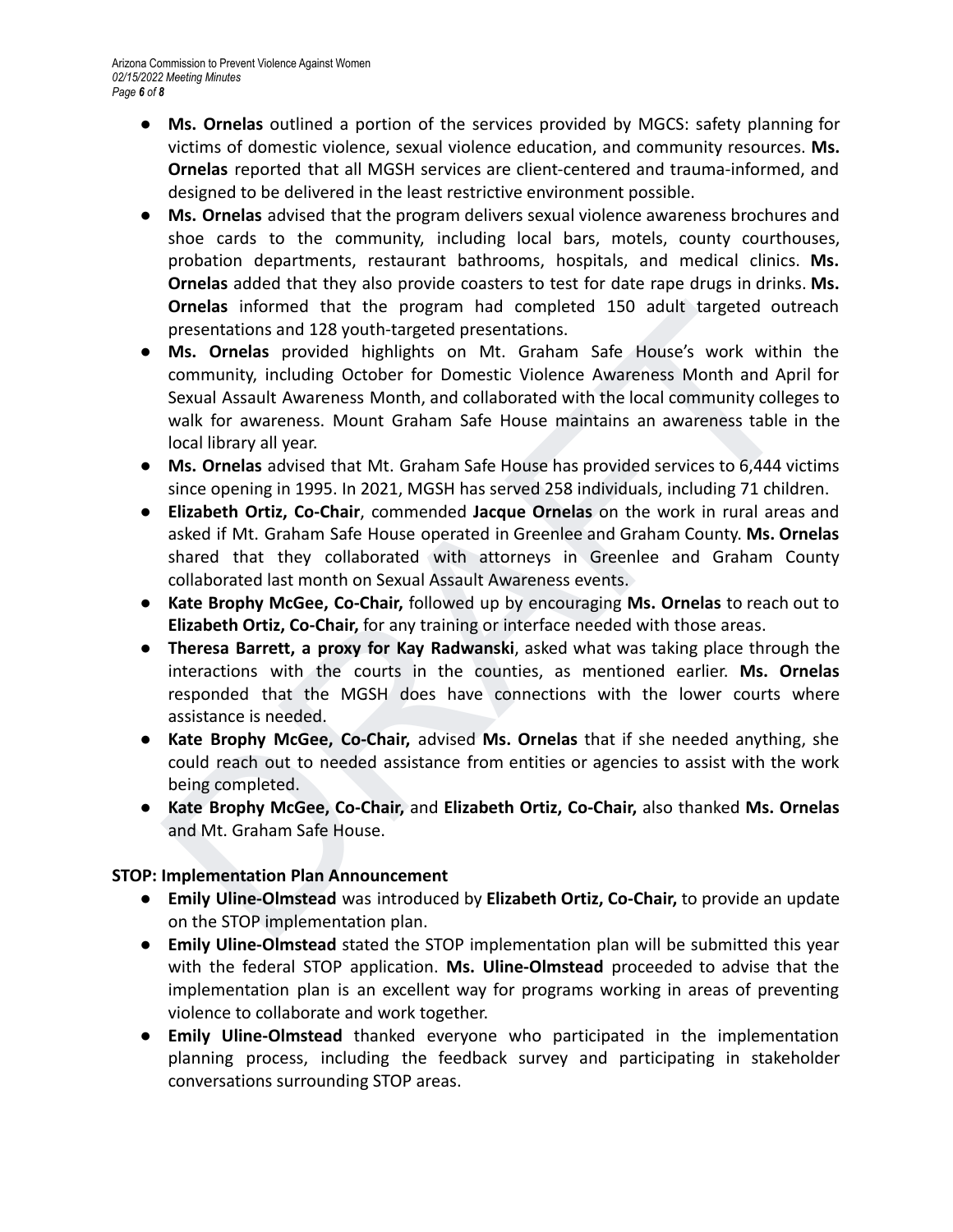- **● Emily Uline-Olmstead** informed the commission that the last implementation plan was completed in 2017 and if anyone has any questions about the plan for the next four years, reach out to her.
- **Elizabeth Ortiz, Co-Chair,** thanked **Ms. Uline-Olmstead** for her update on the STOP implementation plan. **Ms. Ortiz** solicited questions from the Commissioners.
- The commission asked no questions.
- **Kate Brophy McGee, Co-Chair,** also thanked **Ms. Uline-Olmstead.**

### **Request for Future Presentation Topic**

- **● Elizabeth Ortiz, Co-Chair,** asked the commissioners to provide feedback on future presentation topics. **Kristin Flores** commented that the hearing from Mt. Graham Safe House was impactful and encouraged presentations from more GOYFF funded agencies.
- **● Kate Brophy McGee, Co-Chair,** addressed the commission by setting an agenda that places the primary condition on domestic violence prevention throughout the state to include more rural representation in addition to inviting legislators to bring forth information to the committees and policymakers.
- **● Monica Yelin** addressed the need to support Native American Communities and incidences of domestic violence where they do not have police. **Ms. Yelin** stated she believed it is important to bring organizations that can assist with issues in the community to get involved.
- **Kate Brophy McGee, Co-Chair**, asked a follow-up question of **Ms. Yelin**. She wondered if this topic and involvement would be related to the Missing and Murdered Indigenious Women legistlative task force.
- **Elizabeth Ortiz, Co-Chair,** asked the commissioners to provide feedback on future Eirstabeth Ortiz, Co-Chair, asked the commissioners to provide feedback on future expectention fopics. Kristin Flores commented that the h **● Elizabeth Ortiz, Co-Chair**, advised the commissioners to reach out to the GOYFF team for any future topic recommendations and encouraged commissioners to look at upcoming awareness months to determine future presentations. **Ms. Ortiz** advised that May is Maternal Mental Health Month, June is National PTSD Month, and July 30th, 2022, is World Day Against Trafficking in Persons.

#### **Future Meeting Dates**

- **● Kate Brophy McGee, Co-Chair,** announced the following meeting dates:
	- Tuesday, August 16, 2022
	- Tuesday, November 15, 2022

#### **Adjourn**

- **Elizabeth Ortiz** called for adjournment at 11:12 AM.
	- **Kate Brophy McGee, Co-Chair,** motioned to adjourn**. Monic Yelin** seconded the motion. The motion to adjourn was approved unanimously.

Dated the 18th of May 2022 Commission to Prevent Violence Against Women Respectfully Submitted By: Ariana Abbarello Program Administrator, GOYFF